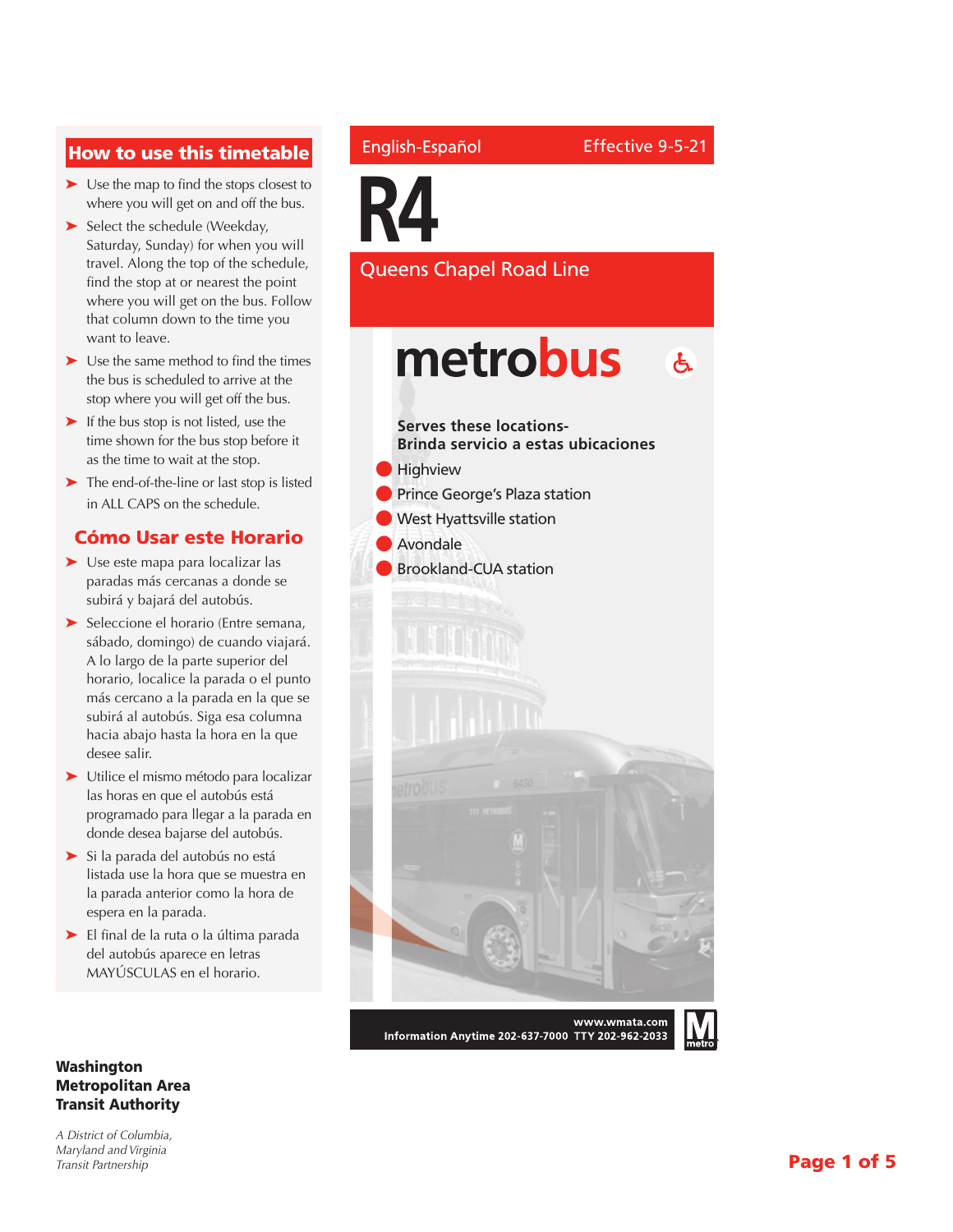

### **Effective Sunday, September 5, 2021 A partir del domingo, 5 de septiembre de 2021**



Page 2 of 5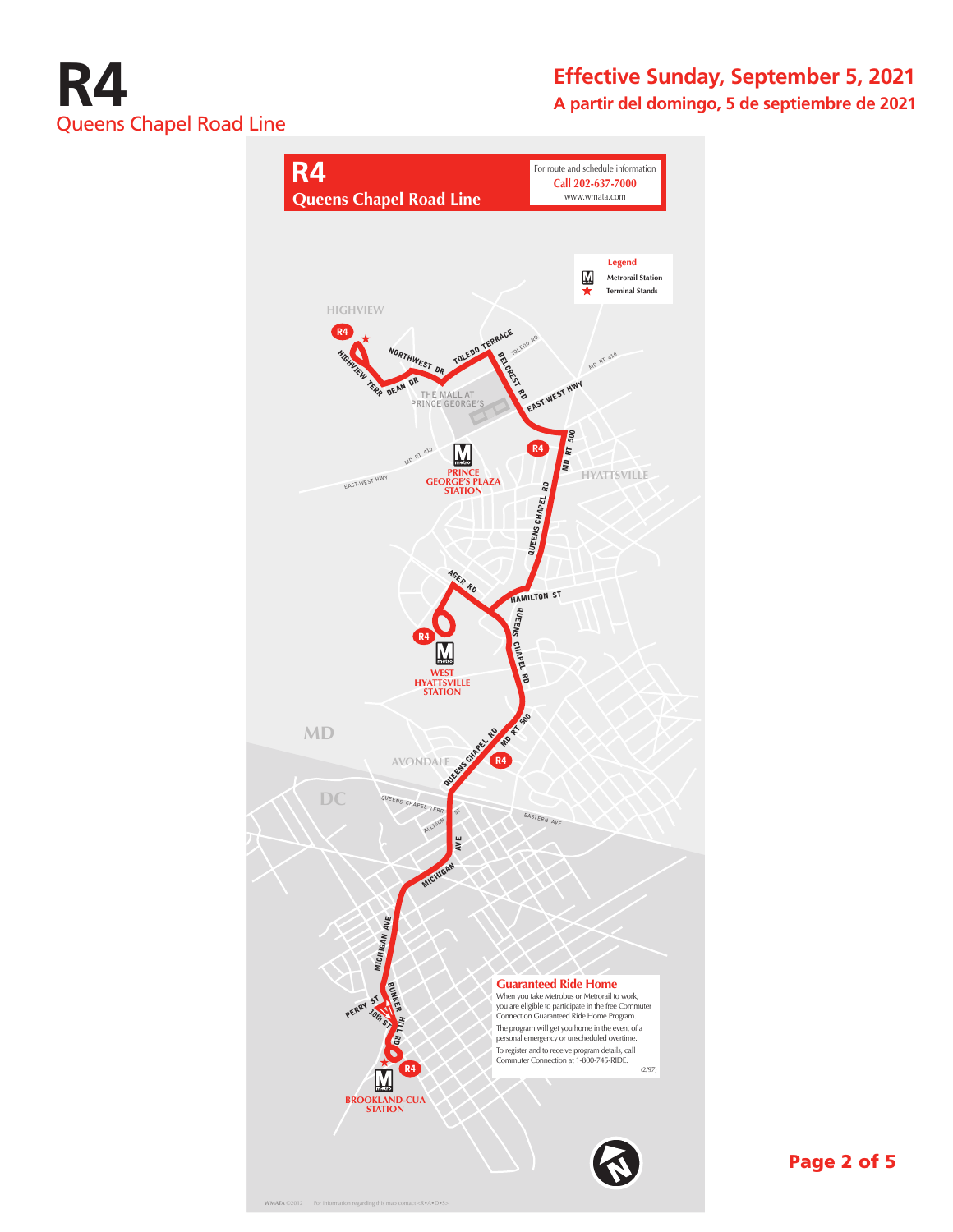## **Southbound To Brookland-CUA station**

|                        |               | Monday thru Friday - De Lunes a viernes                    |                               |                                                                              |                                           |
|------------------------|---------------|------------------------------------------------------------|-------------------------------|------------------------------------------------------------------------------|-------------------------------------------|
| Route<br><b>Number</b> | High-<br>view | Prince<br>George's<br>Plaza<br>М<br><b>Belcrest</b><br>Rd. | West<br>Hyatts-<br>ville<br>Μ | Michigan<br>Ave. &<br><b>Queens</b><br>Chapel<br>Terr. NE<br>(Avon-<br>dale) | <b>BROOK-</b><br>LAND-<br><b>CUA</b><br>M |
|                        |               | <b>AM Service - Servicio matutino</b>                      |                               |                                                                              |                                           |
| <b>R4</b>              | 5:00          | 5:08                                                       | 5:14                          | 5:19                                                                         | 5:25                                      |
| R <sub>4</sub>         | 5:20          | 5:28                                                       | 5:34                          | 5:39                                                                         | 5:45                                      |
| R4                     | 5:40          | 5:48                                                       | 5:54                          | 5:59                                                                         | 6:05                                      |
| <b>R4</b>              | 6:00          | 6:08                                                       | 6:14                          | 6:19                                                                         | 6:25                                      |
| R4                     | 6:25          | 6:34                                                       | 6:40                          | 6:47                                                                         | 6:56                                      |
| <b>R4</b>              | 6:50          | 6:59                                                       | 7:05                          | 7:12                                                                         | 7:21                                      |
| R4                     | 7:15          | 7:24                                                       | 7:30                          | 7:37                                                                         | 7:46                                      |
| <b>R4</b>              | 7:40          | 7:49                                                       | 7:55                          | 8:02                                                                         | 8:11                                      |
| R4                     | 8:05          | 8:14                                                       | 8:20                          | 8:27                                                                         | 8:36                                      |
| <b>R4</b>              | 8:30          | 8:39                                                       | 8:45                          | 8:52                                                                         | 9:01                                      |
| R4                     | 8:55          | 9:04                                                       | 9:10                          | 9:17                                                                         | 9:26                                      |
| <b>R4</b>              | 9:20          | 9:30                                                       | 9:36                          | 9:42                                                                         | 9:49                                      |
| <b>R4</b>              | 10:30         | 10:40                                                      | 10:46                         | 10:52                                                                        | 10:59                                     |
| <b>R4</b>              | 11:40         | 11:50                                                      | 11:56                         | 12:02                                                                        | 12:09                                     |
|                        |               | <b>PM Service - Servicio vespertino</b>                    |                               |                                                                              |                                           |
| <b>R4</b>              | 12:50         | 1:00                                                       | 1:06                          | 1:12                                                                         | 1:19                                      |
| <b>R4</b>              | 2:00          | 2:10                                                       | 2:16                          | 2:22                                                                         | 2:29                                      |
| R4                     | 2:35          | 2:45                                                       | 2:51                          | 2:57                                                                         | 3:04                                      |
| R <sub>4</sub>         | 3:10          | 3:20                                                       | 3:26                          | 3:32                                                                         | 3:39                                      |
| <b>R4</b>              | 3:45          | 3:56                                                       | 4:03                          | 4:10                                                                         | 4:18                                      |
| <b>R4</b>              | 4:20          | 4:31                                                       | 4:38                          | 4:45                                                                         | 4:53                                      |
| R4                     | 4:46          | 4:57                                                       | 5:04                          | 5:11                                                                         | 5:19                                      |
| R <sub>4</sub>         | 5:06          | 5:17                                                       | 5:24                          | 5:31                                                                         | 5:39                                      |
| R4                     | 5:26          | 5:37                                                       | 5:44                          | 5:51                                                                         | 5:59                                      |
| <b>R4</b>              | 5:46          | 5:57                                                       | 6:04                          | 6:11                                                                         | 6:19                                      |
| R4                     | 6:06          | 6:17                                                       | 6:24                          | 6:31                                                                         | 6:39                                      |
| <b>R4</b>              | 6:26          | 6:37                                                       | 6:44                          | 6:51                                                                         | 6:59                                      |
| R4                     | 6:46          | 6:55                                                       | 7:01                          | 7:07                                                                         | 7:12                                      |
| <b>R4</b>              | 7:06          | 7:15                                                       | 7:21                          | 7:27                                                                         | 7:32                                      |
| R4                     | 7:41          | 7:50                                                       | 7:56                          | 8:02                                                                         | 8:07                                      |
| <b>R4</b>              | 8:46          | 8:55                                                       | 9:01                          | 9:07                                                                         | 9:12                                      |
| R4                     | 9:51          | 10:00                                                      | 10:06                         | 10:12                                                                        | 10:17                                     |
| <b>R4</b>              | 10:56         | 11:05                                                      | 11:11                         | 11:17                                                                        | 11:22                                     |
|                        |               |                                                            |                               |                                                                              |                                           |

# **Northbound To Highview**

Monday thru Friday - De Lunes a viernes

| Route<br>Number | Brook-<br>land-<br><b>CUA</b><br>M | Michigan<br>Ave. &<br>Allison St.<br><b>NE</b><br>(Avon-<br>dale) | West<br>Hyatts-<br>ville | Prince<br>George's<br>Plaza<br><b>Belcrest</b><br>Rd. | HIGH-<br><b>VIEW</b> |
|-----------------|------------------------------------|-------------------------------------------------------------------|--------------------------|-------------------------------------------------------|----------------------|
|                 |                                    | <b>AM Service - Servicio matutino</b>                             |                          |                                                       |                      |
| <b>R4</b>       | 5:50                               | 5:56                                                              | 6:02                     | 6:08                                                  | 6:16                 |
| R4              | 6:15                               | 6:21                                                              | 6:27                     | 6:33                                                  | 6:41                 |
| R4              | 6:40                               | 6:46                                                              | 6:52                     | 6:58                                                  | 7:06                 |
| <b>R4</b>       | 7:05                               | 7:12                                                              | 7:19                     | 7:26                                                  | 7:35                 |
| R4              | 7:30                               | 7:37                                                              | 7:44                     | 7:51                                                  | 8:00                 |
| R4              | 7:55                               | 8:02                                                              | 8:09                     | 8:16                                                  | 8:25                 |
| R4              | 8:20                               | 8:27                                                              | 8:34                     | 8:41                                                  | 8:50                 |
| R4              | 8:45                               | 8:52                                                              | 8:59                     | 9:06                                                  | 9:15                 |
| R4              | 9:10                               | 9:17                                                              | 9:24                     | 9:31                                                  | 9:40                 |
| R4              | 9:55                               | 10:02                                                             | 10:09                    | 10:16                                                 | 10:25                |
| R4              | 11:05                              | 11:11                                                             | 11:17                    | 11:24                                                 | 11:33                |
|                 |                                    | <b>PM Service - Servicio vespertino</b>                           |                          |                                                       |                      |
| R4              | 12:15                              | 12:21                                                             | 12:27                    | 12:34                                                 | 12:43                |
| R <sub>4</sub>  | 1:25                               | 1:31                                                              | 1:37                     | 1:44                                                  | 1:53                 |
| R4              | 2:35                               | 2:41                                                              | 2:47                     | 2:54                                                  | 3:03                 |
| R4              | 3:10                               | 3:16                                                              | 3:22                     | 3:29                                                  | 3:38                 |
| R4              | 3:35                               | 3:43                                                              | 3:51                     | 4:00                                                  | 4:11                 |
| R4              | 4:00                               | 4:08                                                              | 4:16                     | 4:25                                                  | 4:36                 |
| R4              | 4:25                               | 4:33                                                              | 4:41                     | 4:50                                                  | 5:01                 |
| <b>R4</b>       | 4:45                               | 4:53                                                              | 5:01                     | 5:10                                                  | 5:21                 |
| R4              | 5:05                               | 5:13                                                              | 5:21                     | 5:30                                                  | 5:41                 |
| R4              | 5:25                               | 5:33                                                              | 5:41                     | 5:50                                                  | 6:01                 |
| R4              | 5:45                               | 5:53                                                              | 6:01                     | 6:10                                                  | 6:21                 |
| R4              | 6:05                               | 6:13                                                              | 6:21                     | 6:30                                                  | 6:41                 |
| R4              | 6:25                               | 6:33                                                              | 6:41                     | 6:50                                                  | 7:01                 |
| R <sub>4</sub>  | 6:45                               | 6:51                                                              | 6:57                     | 7:05                                                  | 7:14                 |
| R4              | 7:05                               | 7:11                                                              | 7:17                     | 7:25                                                  | 7:34                 |
| <b>R4</b>       | 7:25                               | 7:31                                                              | 7:37                     | 7:45                                                  | 7:54                 |
| R4              | 7:50                               | 7:56                                                              | 8:02                     | 8:10                                                  | 8:19                 |
| R4              | 8:15                               | 8:20                                                              | 8:26                     | 8:32                                                  | 8:41                 |
| R4              | 9:20                               | 9:25                                                              | 9:31                     | 9:37                                                  | 9:46                 |
| R4              | 10:25                              | 10:30                                                             | 10:36                    | 10:42                                                 | 10:51                |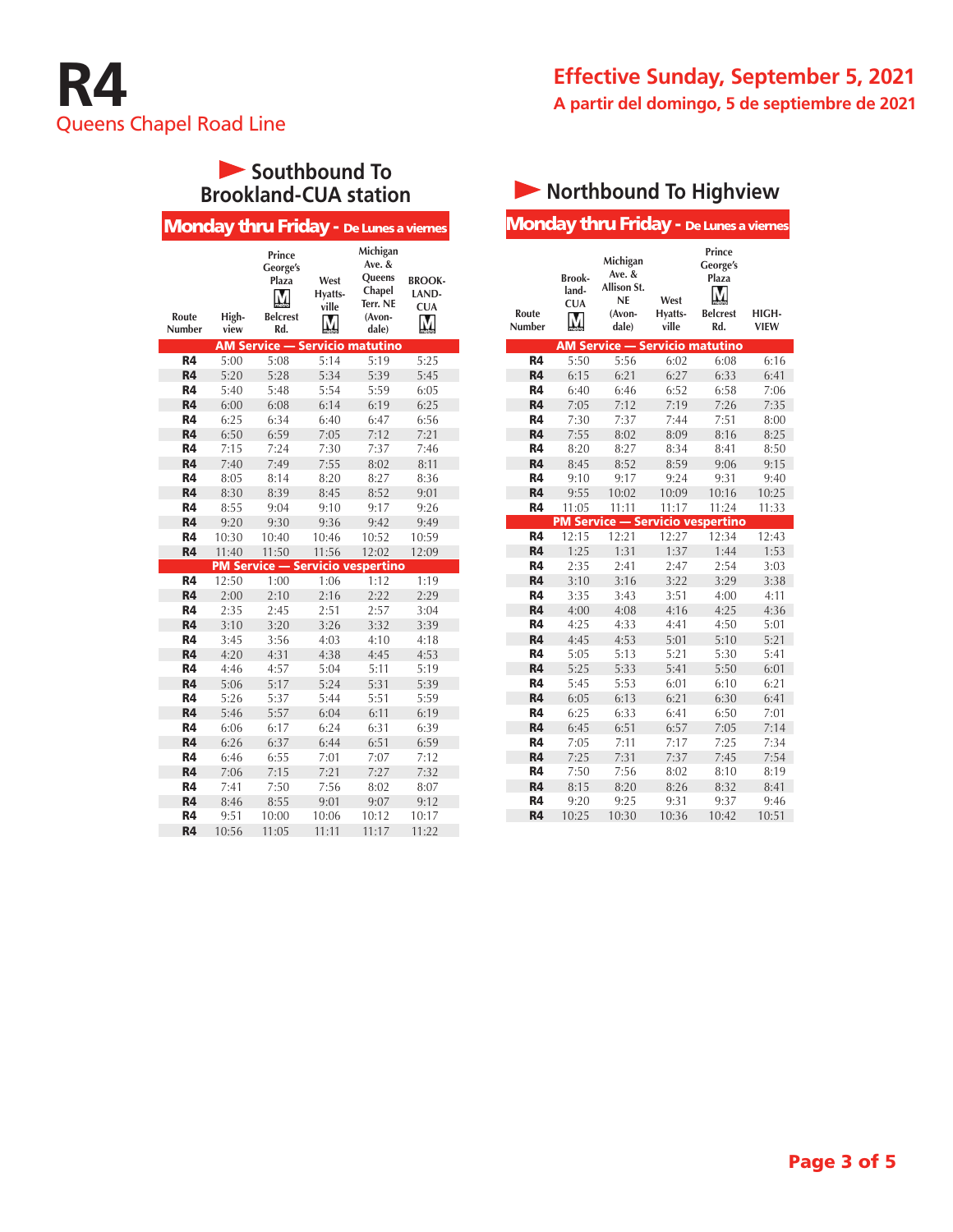| Southbound To<br><b>Brookland-CUA station</b> |                                              |                                       |                          |                                                                       |                                      |  |  |  |
|-----------------------------------------------|----------------------------------------------|---------------------------------------|--------------------------|-----------------------------------------------------------------------|--------------------------------------|--|--|--|
|                                               | <b>Saturday</b> — Sábados                    |                                       |                          |                                                                       |                                      |  |  |  |
| Route<br>Number                               | High-<br>view<br>Prince<br>George's<br>Plaza | <b>Belcrest</b><br>Rd.                | West<br>Hyatts-<br>ville | Michigan<br>Ave. &<br>Queens<br>Chapel<br>Terr. NE<br>(Avon-<br>dale) | <b>BROOK-</b><br>LAND-<br><b>CUA</b> |  |  |  |
|                                               |                                              | <b>AM Service - Servicio matutino</b> |                          |                                                                       |                                      |  |  |  |
| <b>R4</b>                                     | 6:31                                         | 6:39                                  | 6:45                     | 6:50                                                                  | 6:55                                 |  |  |  |
| <b>R4</b>                                     | 7:31                                         | 7:39                                  | 7:45                     | 7:50                                                                  | 7:55                                 |  |  |  |
| R4                                            | 8:34                                         | 8:44                                  | 8:51                     | 8:57                                                                  | 9:03                                 |  |  |  |
| <b>R4</b>                                     | 9:44                                         | 9:54                                  | 10:01                    | 10:07                                                                 | 10:13                                |  |  |  |
| R4                                            | 10:54                                        | 11:04                                 | 11:11                    | 11:17                                                                 | 11:23                                |  |  |  |
|                                               |                                              |                                       |                          | <b>PM Service - Servicio vespertino</b>                               |                                      |  |  |  |
| <b>R4</b>                                     | 12:04                                        | 12:14                                 | 12:21                    | 12:27                                                                 | 12:33                                |  |  |  |
| <b>R4</b>                                     | 1:16                                         | 1:26                                  | 1:33                     | 1:39                                                                  | 1:45                                 |  |  |  |
| R4                                            | 2:26                                         | 2:36                                  | 2:43                     | 2:49                                                                  | 2:55                                 |  |  |  |
| <b>R4</b>                                     | 3:37                                         | 3:46                                  | 3:52                     | 3:58                                                                  | 4:04                                 |  |  |  |
| R4                                            | 4:47                                         | 4:56                                  | 5:02                     | 5:08                                                                  | 5:14                                 |  |  |  |
| <b>R4</b>                                     | 5:57                                         | 6:06                                  | 6:12                     | 6:18                                                                  | 6:24                                 |  |  |  |
| R4                                            | 7:02                                         | 7:11                                  | 7:17                     | 7:23                                                                  | 7:29                                 |  |  |  |
| <b>R4</b>                                     | 8:07                                         | 8:16                                  | 8:22                     | 8:28                                                                  | 8:34                                 |  |  |  |

*On four Federal holidays, Columbus Day, Veterans' Day, Martin Luther King, Jr. Day, and Presidents' Day, the Saturday schedule will be in effect.*

*Metrobus proveerá servicio con horario de sábado durante los cuatro días festivos de Columbus Day, Veterans Day, Martin Luther King Jr. Day, y Presidents' Day.*

|                 |               | <b>Southbound To Brookland-CUA station</b>            |                          |                                                                   |                                      |
|-----------------|---------------|-------------------------------------------------------|--------------------------|-------------------------------------------------------------------|--------------------------------------|
|                 |               | <b>Sunday</b> — Domingos                              |                          |                                                                   |                                      |
| Route<br>Number | High-<br>view | Prince<br>George's<br>Plaza<br><b>Belcrest</b><br>Rd. | West<br>Hyatts-<br>ville | Michigan<br>Ave. $&$<br>Queens<br>Chapel<br>Terr. NE<br>(Avodale) | <b>BROOK-</b><br>LAND-<br><b>CUA</b> |
|                 |               | <b>AM Service - Servicio matutino</b>                 |                          |                                                                   |                                      |
| R4              | 8:30          | 8:37                                                  | 8:43                     | 8:49                                                              | 8:55                                 |
| <b>R4</b>       | 9:30          | 9:37                                                  | 9:43                     | 9:49                                                              | 9:55                                 |
| R4              | 10:36         | 10:43                                                 | 10:49                    | 10:55                                                             | 11:01                                |
| <b>R4</b>       | 11:37         | 11:44                                                 | 11:50                    | 11:56                                                             | 12:02                                |
|                 |               | <b>PM Service - Servicio vespertino</b>               |                          |                                                                   |                                      |
| R4              | 12:42         | 12:50                                                 | 12:57                    | 1:03                                                              | 1:09                                 |
| <b>R4</b>       | 1:47          | 1:55                                                  | 2:02                     | 2:08                                                              | 2:14                                 |
| R4              | 2:52          | 3:00                                                  | 3:07                     | 3:13                                                              | 3:19                                 |
| R4              | 3:57          | 4:05                                                  | 4:12                     | 4:18                                                              | 4:24                                 |

**R4** 5:02 5:09 5:15 5:21 5:26 **R4** 6:07 6:14 6:20 6:26 6:31 **R4** 7:07 7:14 7:20 7:26 7:31 **R4** 8:07 8:14 8:20 8:26 8:31

| Northbound To Highview |                               |                                                                     |                          |                                                       |                      |  |  |  |
|------------------------|-------------------------------|---------------------------------------------------------------------|--------------------------|-------------------------------------------------------|----------------------|--|--|--|
|                        |                               | <b>Saturday - Sábados</b>                                           |                          |                                                       |                      |  |  |  |
| Route<br>Number        | Brook-<br>land-<br><b>CUA</b> | Michigan<br>Ave. $&$<br>Allison St.<br><b>NE</b><br>(Avon-<br>dale) | West<br>Hyatts-<br>ville | Prince<br>George's<br>Plaza<br><b>Belcrest</b><br>Rd. | HIGH-<br><b>VIEW</b> |  |  |  |
|                        |                               | <b>AM Service - Servicio matutino</b>                               |                          |                                                       |                      |  |  |  |
| R4                     | 7:00                          | 7:06                                                                | 7:12                     | 7:18                                                  | 7:26                 |  |  |  |
| <b>R4</b>              | 8:00                          | 8:06                                                                | 8:12                     | 8:18                                                  | 8:26                 |  |  |  |
| R4                     | 9:10                          | 9:16                                                                | 9:22                     | 9:28                                                  | 9:36                 |  |  |  |
| <b>R4</b>              | 10:20                         | 10:26                                                               | 10:32                    | 10:38                                                 | 10:46                |  |  |  |
| R4                     | 11:30                         | 11:36                                                               | 11:42                    | 11:48                                                 | 11:56                |  |  |  |
|                        |                               | <b>PM Service - Servicio vespertino</b>                             |                          |                                                       |                      |  |  |  |
| R4                     | 12:40                         | 12:47                                                               | 12:54                    | 1:02                                                  | 1:12                 |  |  |  |
| <b>R4</b>              | 1:50                          | 1:57                                                                | 2:04                     | 2:12                                                  | 2:22                 |  |  |  |
| R4                     | 3:00                          | 3:07                                                                | 3:14                     | 3:22                                                  | 3:32                 |  |  |  |
| <b>R4</b>              | 4:10                          | 4:17                                                                | 4:24                     | 4:32                                                  | 4:42                 |  |  |  |
| R4                     | 5:20                          | 5:27                                                                | 5:34                     | 5:42                                                  | 5:52                 |  |  |  |
| <b>R4</b>              | 6:30                          | 6:36                                                                | 6:42                     | 6:49                                                  | 6:58                 |  |  |  |
| R4                     | 7:35                          | 7:41                                                                | 7:47                     | 7:54                                                  | 8:03                 |  |  |  |
| <b>R4</b>              | 8:40                          | 8:46                                                                | 8:52                     | 8:59                                                  | 9:08                 |  |  |  |

*On four Federal holidays, Columbus Day, Veterans' Day, Martin Luther King, Jr. Day, and Presidents' Day, the Saturday schedule will be in effect.*

*Metrobus proveerá servicio con horario de sábado durante los cuatro días festivos de Columbus Day, Veterans Day, Martin Luther King Jr. Day, y Presidents' Day.*



| Route<br>Number | Brook-<br>land-<br><b>CUA</b> | Michigan<br>Ave. &<br>Allison St.<br><b>NE</b><br>(Avon-<br>dale) | West<br>Hyatts-<br>ville | Prince<br>George's<br>Plaza<br><b>Belcrest</b><br>Rd. | HIGH-<br><b>VIEW</b> |  |
|-----------------|-------------------------------|-------------------------------------------------------------------|--------------------------|-------------------------------------------------------|----------------------|--|
|                 |                               | <b>AM Service - Servicio matutino</b>                             |                          |                                                       |                      |  |
| R4              | 9:00                          | 9:06                                                              | 9:12                     | 9:18                                                  | 9:25                 |  |
| R4              | 10:00                         | 10:06                                                             | 10:12                    | 10:19                                                 | 10:27                |  |
| R4              | 11:05                         | 11:11                                                             | 11:17                    | 11:24                                                 | 11:32                |  |
|                 |                               | <u> PM Service — Servicio vespertino</u>                          |                          |                                                       |                      |  |
| R4              | 12:10                         | 12:16                                                             | 12:22                    | 12:29                                                 | 12:37                |  |
| R4              | 1:15                          | 1:21                                                              | 1:27                     | 1:34                                                  | 1:42                 |  |
| R4              | 2:20                          | 2:26                                                              | 2:32                     | 2:39                                                  | 2:47                 |  |
| R4              | 3:25                          | 3:31                                                              | 3:37                     | 3:44                                                  | 3:52                 |  |
| R4              | 4:30                          | 4:36                                                              | 4:42                     | 4:49                                                  | 4:57                 |  |
| R4              | 5:35                          | 5:41                                                              | 5:47                     | 5:54                                                  | 6:02                 |  |
| R4              | 6:40                          | 6:46                                                              | 6:51                     | 6:57                                                  | 7:03                 |  |
| R4              | 7:40                          | 7:46                                                              | 7:51                     | 7:57                                                  | 8:03                 |  |
| R4              | 8:40                          | 8:46                                                              | 8:51                     | 8:57                                                  | 9:03                 |  |